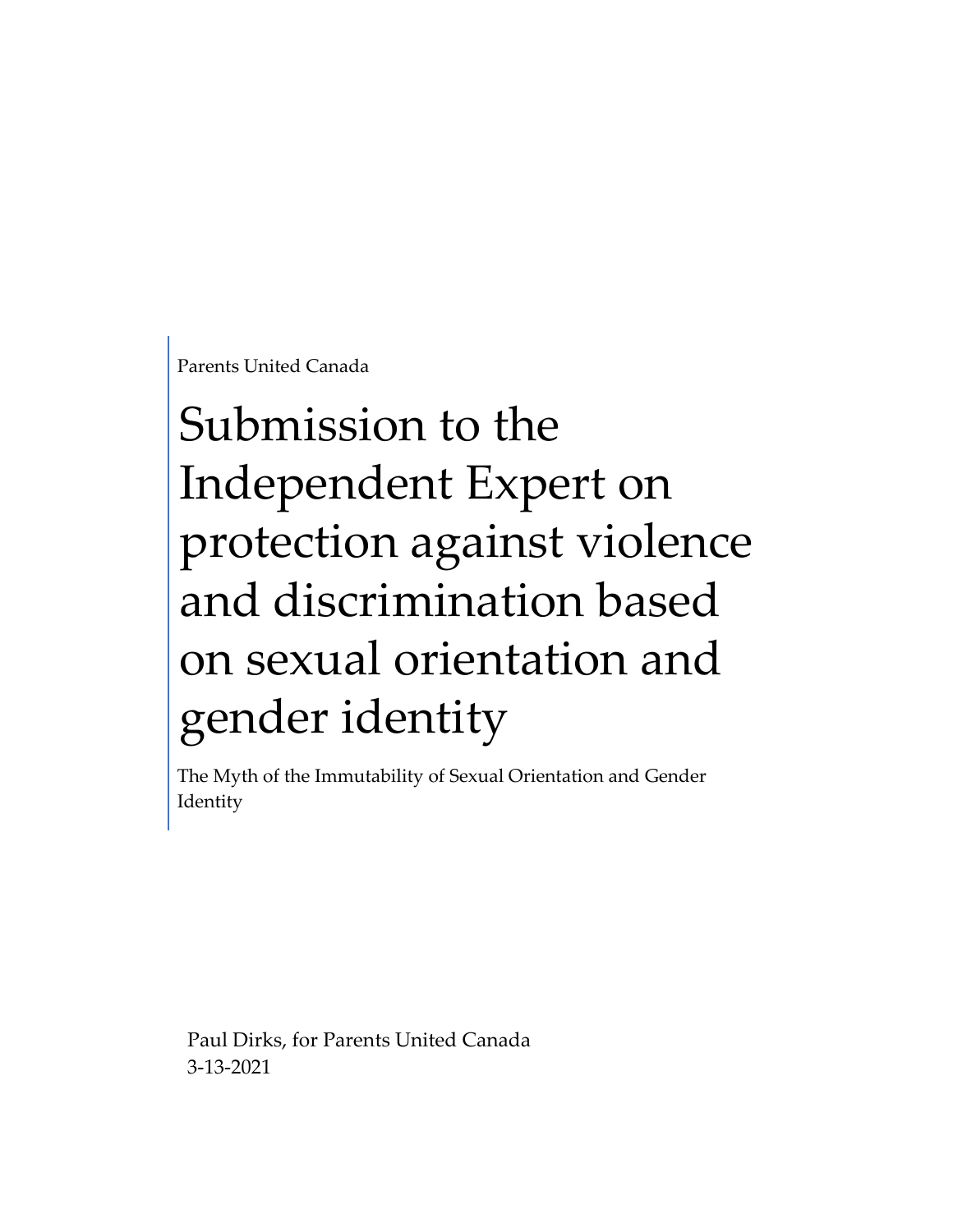## **Submission to the Independent Expert on protection against violence and discrimination based on sexual orientation and gender identity**

*Protecting Youth Begins with Recognizing Sexual Development and Fluidity*

#### **THE MYTH OF IMMUTABILITY**

In response to your call for input for a thematic report on gender, sexual orientation, and gender identity, Parents United Canada, a parental-rights and child-protection organization in Canada, would like to comment and provide data ensuring an evidence-based approach to a highly politicized set of issues.

The objectives and inputs sought by the Independent Expert assumes that sexual orientation and gender identity are fixed identities and experiences. The peer-reviewed medical studies, however, are increasingly finding that these are highly unstable traits and subject to significant fluidity, especially amongst young people and women. Concerning youth, Savin-Williams and Ream state in their seminal 2007 study *Prevalence and Stability of Sexual Orientation Components*, "Researchers readily acknowledge the existence of such sexual groups ('gay youth') with little evidence that these individuals will be in the same group a month, a year, or a decade henceforth. Evidence to support sexual orientation stability among nonheterosexuals is suprisingly meager." Since 2007 the evidence has grown, but for the fluidity of orientation, not stability. Leading researcher Lisa Diamond (*[Sexual](https://link.springer.com/article/10.1007/s11930-016-0092-z)  [Fluidity](https://link.springer.com/article/10.1007/s11930-016-0092-z)*) states:

The existing body of international research assessing sexual attractions, behaviors, and identities among representative samples of adolescents and adults shows that sexual orientation is not a static and categorical trait. Rather, same-sex sexuality shows substantial fluidity in both men and women, and this fluidity takes a number of forms.

The literature on gender dysphoria and gender identity is not nearly as mature as that on sexual orientation. No quantitative long-term studies exist on rates of change in gender identity or detransition among adults. In fact, research on this topi[c has been blocked](https://nationalpost.com/news/world/the-new-taboo-more-people-regret-sex-change-and-want-to-detransition-surgeon-says) due to political pressures in the UK. However, there is considerable data which demonstrates childhood gender dysphoria goes away in adolescence far more often than it persists. In regard to gender identity among children and adolescence however, Thomas Steensma (*[Desisting and Persisting](https://pubmed.ncbi.nlm.nih.gov/21216800/)*) sums up the literature's findings that gender dysphoria most often desists in adolescence: "Although the persistence rates differed between the various studies (2% to 27%), the results unequivocally showed that the gender dysphoria remitted after puberty in the vast majority of children."

The following summaries demonstrate the fluidity and non-immutability of both sexual orientation and gender identity. These are taken from reputable peer-reviewed journals.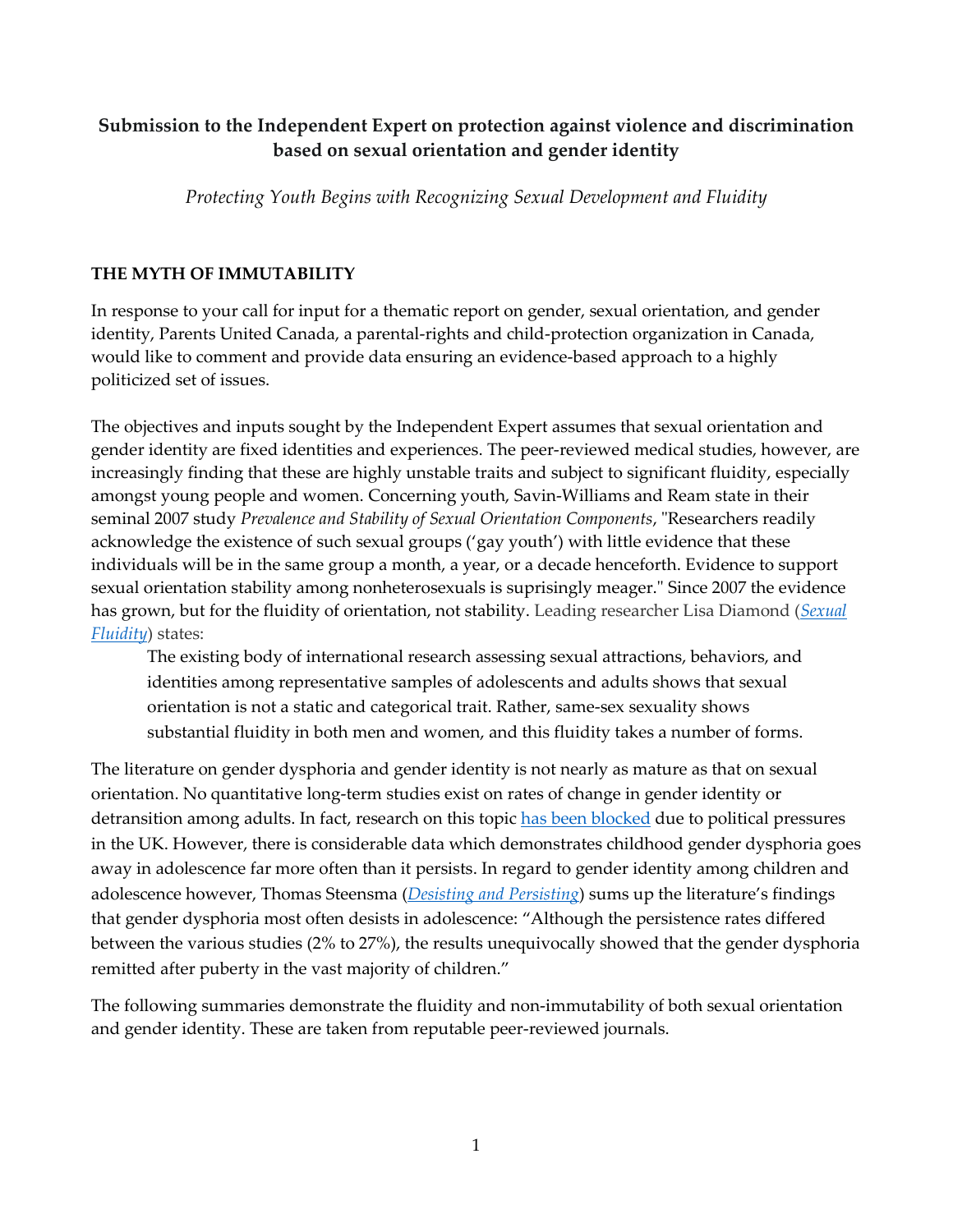#### **SEXUAL ORIENTATION:**

- **Stewart 2019,** *Developmental Patterns of Sexual Identity* <https://www.sciencedirect.com/science/article/pii/S0140197119301745> In a population-based longitudinal annual study of adolescents over three years, "Results revealed 26% of girls and 11% of boys reported fluidity in identity and 31% of girls and 10% of boys reported fluidity in attractions. At each time point, up to 20% of girls and 6% of boys reported a sexual minority identity label with concurrent same-sex attraction."
- **Berona 2018,** *Trajectories of Sexual Orientation from Adolescence to Young Adulthood* <https://www.ncbi.nlm.nih.gov/pubmed/30060858> In a longitudinal cohort of girls, the authors found that 63.2% reported at least one change in sexual orientation over eight years, from ages 14 to 22.The girls categorized by the researchers as lesbians averaged three orientation changes in that time.
- **Diamond 2017** *Stability of Sexual Attractions Across Different Timescales* <https://link.springer.com/article/10.1007/s10508-016-0860-x> Retrospectively, "the majority of the nonheterosexual respondents had undergone multiple changes in sexual identity: 82% of the lesbian/bisexual women and 78% of the gay/bisexual men reported having switched their sexual identity label at least once *after* having first adopted a nonheterosexual identity, and 45% of women and 34% of men reported two or more identity changes." Significant day-to-day fluidity, especially among women, was also reported.
- **Katz-Wise 2015,** *Sexual Fluidity in Young Adult Women and Men* <https://psycnet.apa.org/record/2017-01123-003>

males and females in both adolescence and young adulthood.

"Sexual fluidity in attractions was reported for 64% of women and 52% of men, with 49% of women and 36% of men reporting subsequent sexual fluidity in sexual identity. Furthermore, 23% of women and 22% of men experienced more than one change in attractions."

• **Everett 2015,** *Sexual Orientation Identity Change* <https://journals.sagepub.com/doi/full/10.1177/0022146514568349> In a population-based longitudinal study in young adults, "twelve percent of the total sample reported a different sexual orientation identity between Waves 3 and 4," a span of seven years.

- **Dickson 2013,** *Stability and Change in Same-Sex Attraction, Experience, and Identity* <https://www.ncbi.nlm.nih.gov/pubmed/23430085> In a New Zealand cohort of young adults, "among the men, any change in sexual attraction was reported by 4.2, 3.3, and 2.9 % in the age periods 21–26, 26–32, and 32–38 years,
- respectively; the comparable proportions for the women were 16.1, 16.3, and 11.8 %." • **Ott 2011,** *Stability and Change in Self-Reported Sexual Orientation Identity in Young People* <https://www.ncbi.nlm.nih.gov/pmc/articles/PMC3081371/> In a longitudinal cohort study, the authors found significant sexual orientation fluidity in both

2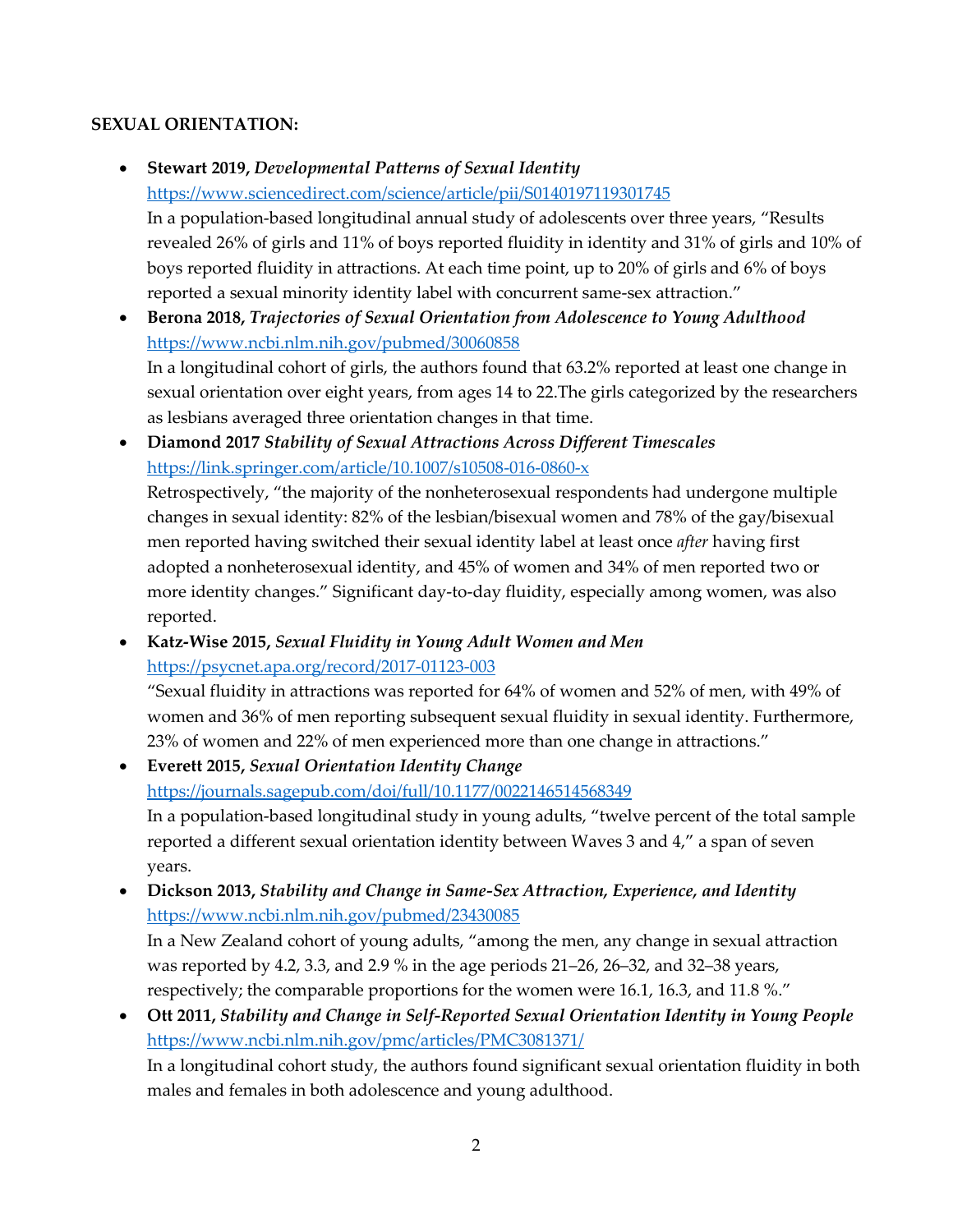• **Savin-Williams & Ream 2007,** *Prevalence and Stability of Sexual Orientation Components* <https://www.ncbi.nlm.nih.gov/pubmed/17195103> In a large, population-based longitudinal study of adolescents, the authors found that 87.7% of bisexual males, 88.7% of bisexual females, 71.6% of homosexual males, and 76.8% of homosexual females moved from same-sex sexual behavior to completely heterosexual behavior within 6 years. Changes in same-sex identity were roughly similar. For confirmation of this data see Fish 2017: [https://link.springer.com/article/10.1007/s10508-](https://link.springer.com/article/10.1007/s10508-017-0993-6) [017-0993-6.](https://link.springer.com/article/10.1007/s10508-017-0993-6)

### **GENDER IDENTITY:**

- **Singh 2012,** *A Follow-Up Study of Boys with Gender Identity Disorder* <https://images.nymag.com/images/2/daily/2016/01/SINGH-DISSERTATION.pdf> This Canadian dissertation, cited in the broader literature, found that of 139 males, 87.8% desisted from gender dysphoria over an average of a 13 year period.
- **Drummond 2008,** *A Follow-Up Study of Girls with Gender Identity Disorder* [https://www.researchgate.net/publication/5657572\\_A\\_Follow-](https://www.researchgate.net/publication/5657572_A_Follow-Up_Study_of_Girls_With_Gender_Identity_Disorder)Up Study of Girls With Gender Identity Disorder This Canadian study of 25 females found 88% desistence over an average of a 12 year period.
- **Wallien & Cohen-Kettenis 2008,** *Psychosexual Outcome of Gender-Dysphoric Children* [https://www.researchgate.net/publication/23449293\\_Psychosexual\\_Outcome\\_of\\_Gender-](https://www.researchgate.net/publication/23449293_Psychosexual_Outcome_of_Gender-Dysphoric_Children)[Dysphoric\\_Children](https://www.researchgate.net/publication/23449293_Psychosexual_Outcome_of_Gender-Dysphoric_Children)

This Dutch study found 73% desistence in a mixed-sex group of 77 over an average of a 10 year period.

• **Zucker & Bradley 1995,** *Gender Identity Disorder and Psychosexual Problems in Children and Adolescents*

[https://www.amazon.com/Identity-Disorder-Psychosexual-Adolescents-](https://www.amazon.com/Identity-Disorder-Psychosexual-Adolescents-Hardcover/dp/B00ZT0C7WU/ref=sr_1_1?keywords=zucker+bradley&qid=1584793813&sr=8-1)[Hardcover/dp/B00ZT0C7WU/ref=sr\\_1\\_1?keywords=zucker+bradley&qid=1584793813&sr=8-1](https://www.amazon.com/Identity-Disorder-Psychosexual-Adolescents-Hardcover/dp/B00ZT0C7WU/ref=sr_1_1?keywords=zucker+bradley&qid=1584793813&sr=8-1) The Canadian study findings reported in this book were 80% desistence of a group of 77 males over an average of an 8 year period.

• **Green 1987,** *The "Sissy Boy Syndrome" and the Development of Homosexuality* [https://www.amazon.com/Sissy-Boy-Syndrome-Development-](https://www.amazon.com/Sissy-Boy-Syndrome-Development-Homosexuality/dp/0300036965/ref=sr_1_1?keywords=green+sissy+boys&qid=1584793922&rnid=2941120011&s=books&sr=1-1)[Homosexuality/dp/0300036965/ref=sr\\_1\\_1?keywords=green+sissy+boys&qid=1584793922&rni](https://www.amazon.com/Sissy-Boy-Syndrome-Development-Homosexuality/dp/0300036965/ref=sr_1_1?keywords=green+sissy+boys&qid=1584793922&rnid=2941120011&s=books&sr=1-1) [d=2941120011&s=books&sr=1-1](https://www.amazon.com/Sissy-Boy-Syndrome-Development-Homosexuality/dp/0300036965/ref=sr_1_1?keywords=green+sissy+boys&qid=1584793922&rnid=2941120011&s=books&sr=1-1)

In the only prospective longitudinal study ever done on persistence of gender dysphoria, Green found 98% desistence in a group of 44 males from the United States.

For all studies on persistence/desistence of gender dysphoria in children, the average desistence is 84.2% according to Steensma (*[Desisting and Persisting](https://pubmed.ncbi.nlm.nih.gov/21216800/)*). It could not be clearer in the literature that not only can gender dysphoria or gender identity change in adolescence, it changes and remits more often than not.